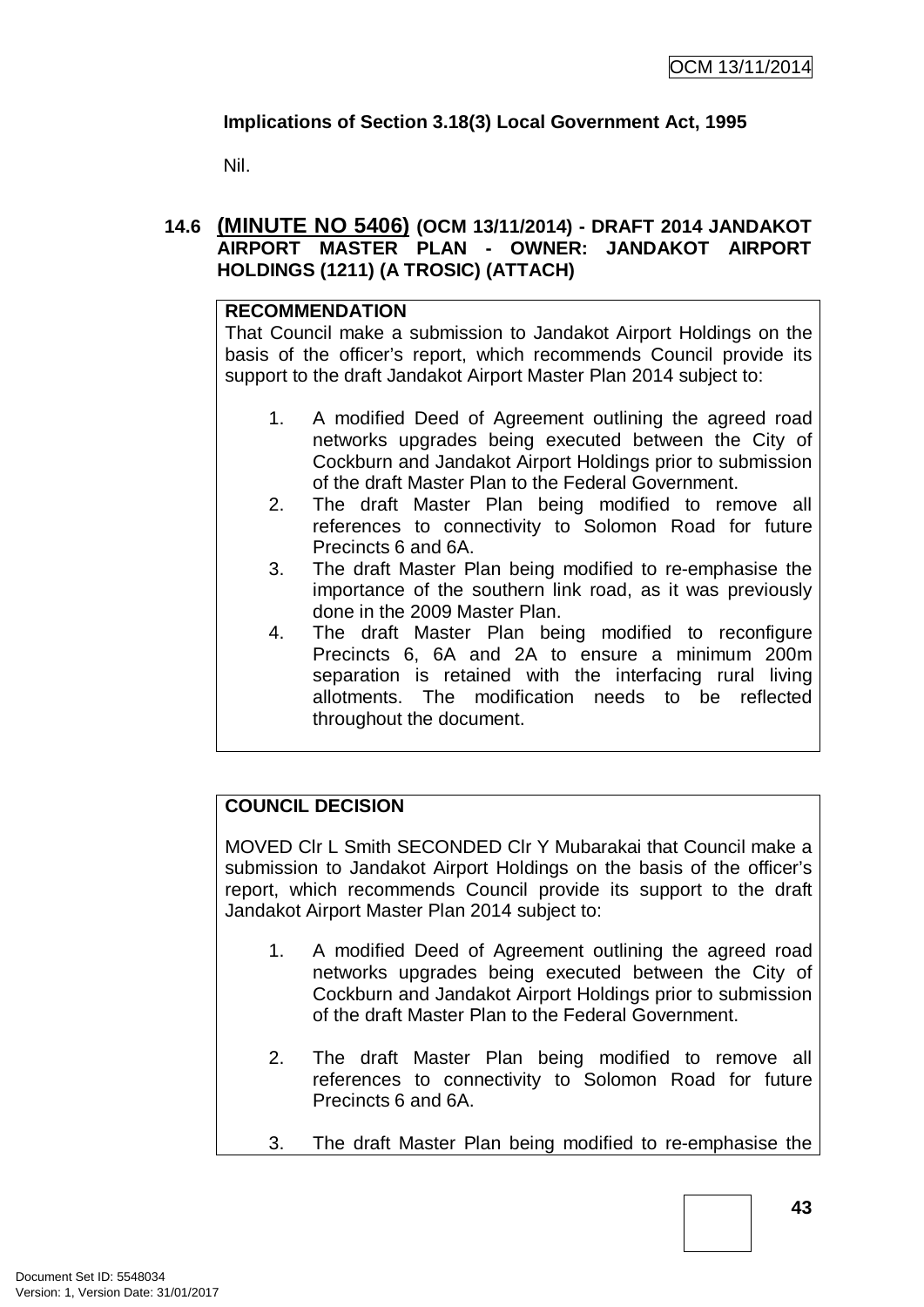importance of the southern link road, as it was previously done in the 2009 Master Plan.

4. Jandakot Airport Holdings acknowledging that the design of the each mixed use facility/development in Precinct 6 needs to mitigate the potential impact of the development on the adjoining rural-residential properties, in respect to noise, light, dust or odours (acknowledging that those properties are impacted by the airport operations). In order to assess the suitability of any noise attenuation measures incorporated into any development in Precinct 6, Jandakot Airport Holdings shall engage an Acoustic Consultant/Engineer with relevant qualifications and experience, and who is a member of either the Australian Acoustical Society and/or the Association of Australian Acoustical Consultants to undertake an assessment of that development.

**CARRIED 9/0**

# **Reason for Decision**

Jandakot Airport Holdings (JAH) has advised the City that in order to provide a minimum 200m separation between Precinct 6 and the adjoining rural living properties it would result in the loss of over 20ha of developable land. They have further advised that due to environmental requirements imposed by the Federal Government, they would be unable to reconfigure the conservation area, Precinct 2A, to compensate for the loss of developable area, as anticipated in the officer's recommendation. In subsequent discussions JAH have acknowledged their obligation to mitigate the potential impact that any development within Precinct 6 might have on the adjoining rural living properties. They believe that this can be adequately addressed by the location, design and layout of individual developments within the precinct and are prepared to undertake such an assessment prior to undertaking each respective development. It is therefore proposed that the recommendation be amended to reflect such an arrangement.

## **Background**

The City of Cockburn has been invited to provide comment on the preliminary version of the draft Jandakot Airport Master Plan 2014 (draft Master Plan). This is the key opportunity for the City to provide a formal response to the draft Master Plan, before it is finalised for submission to the Federal Government for approval.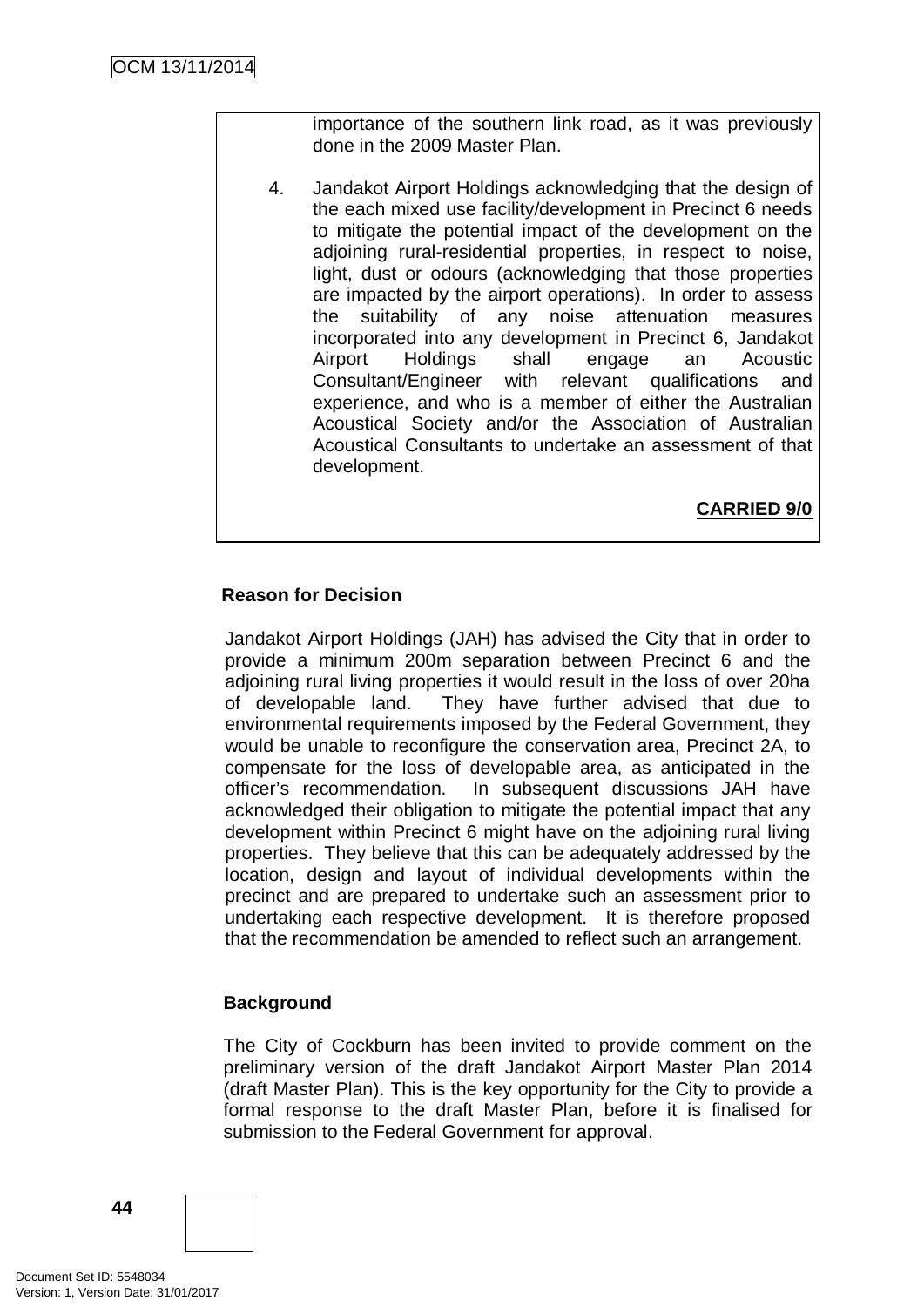Some of the issues raised in this report deal with similar issues that the City raised in providing its comments to the then 2009 draft Jandakot Airport Master Plan. These issues are particularly in respect of transport infrastructure coordination for the site, interface to rural development and future land use in the southern precinct. These issues remain a focus of this report.

As discussed in the report, it is recommended that Council provide its support to the draft Master Plan subject to a number of conditions which are set out in the recommendation. It should be expected that implementation of the Master Plan over the coming five years will satisfy Council's conditions as imposed in its decision. This will provide a clear basis by which to consider the next iteration of the Master Plan, which will be due in five years from now.

### **Submission**

NA

### **Report**

### **Overview**

In terms of statutory context, the development of airports is undertaken within the regulatory framework of the *Airports Act 1996*, and the following key legislation and regulations:

- *Airports Regulations 1997;*
- *Airports (Building Control) Regulations 1996;*
- *Airports (Control of On-Airport Activities) Regulations 1997;*
- *Airports (Protection of Airspace) Regulations 1996;*
- *Airports (Environment Protection) Regulations 1997;*
- *Environment Protection and Biodiversity Conservation Act 1999.*

The *Airports Act 1996* is the principal statute regulating the ownership, management and conduct of Federally leased airports. Part 5 of the Act prescribes a number of controls over land use, planning and building at airports and Part 6 details environmental management.

Under Section 70 of the Act, each Commonwealth airport is required to produce a final master plan. A final master plan is one which has been approved by the Federal Minister of Infrastructure and Regional Development. Prior to submitting a draft master plan to the Minister, the airport is required to take into account public comments. Subsequent development at the airport must be consistent with the final master plan.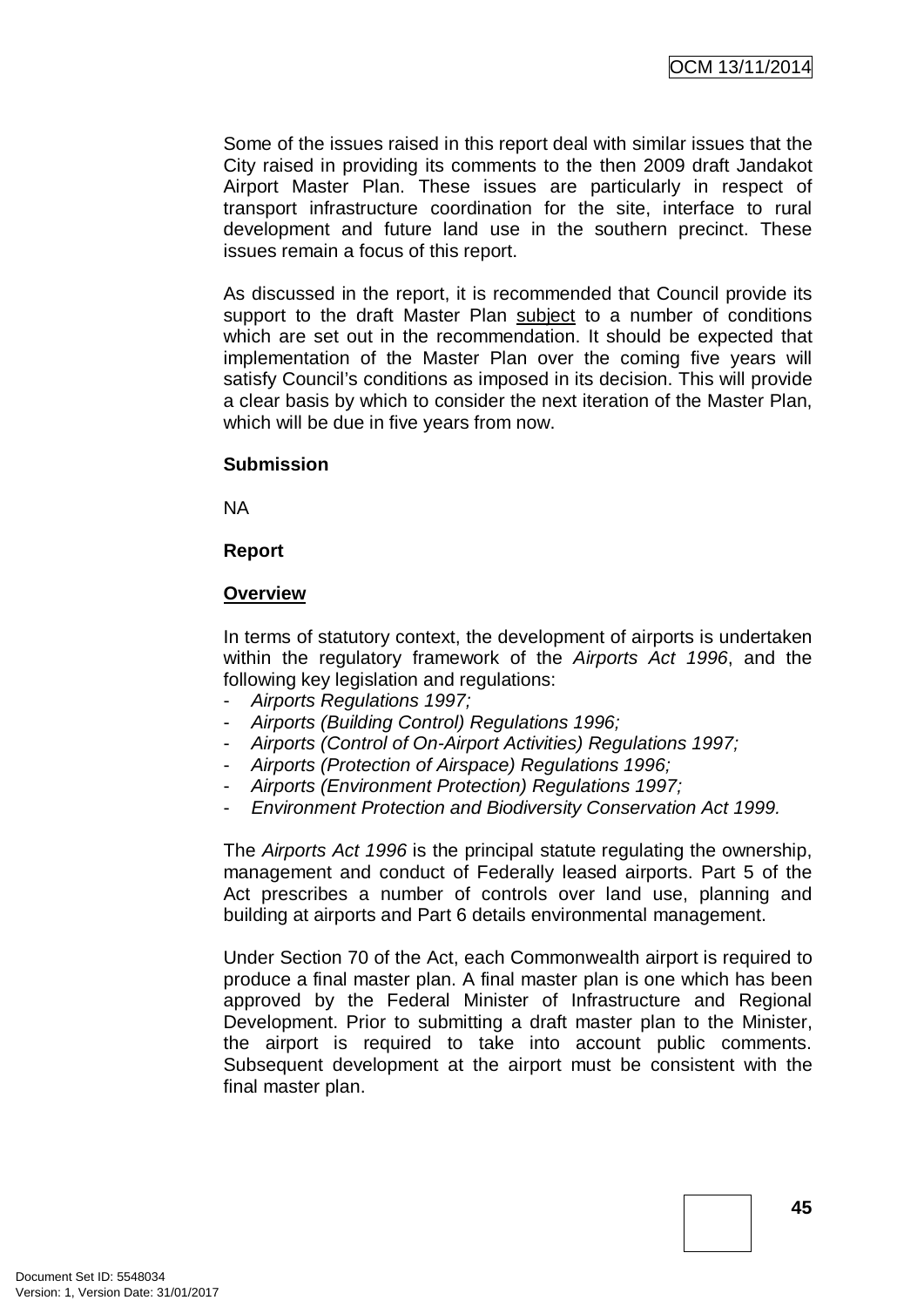Section 70 of the Act requires that the purposes of a final master plan for an airport are to:

- establish the strategic direction for efficient and economic development at the airport over the planning period of the plan;
- provide for the development of additional uses of the airport site;
- indicate to the public the intended uses of the airport site;
- reduce potential conflicts between uses of the airport site, and to ensure that the uses of the airport site are compatible with the areas surrounding the airport;
- ensure that all operations at the airport are under taken in accordance with relevant environmental legislation and standards;
- establish a framework for assessing compliance at the airport with relevant environmental legislation and standards;
- promote the continual improvement of environmental management at the airport.

A new master plan is to be developed every five years and must relate to a planning period of 20 years.

Key requirements that a master plan must satisfactorily include are listed under Section 71. Of particular relevance to Jandakot Airport:

- *(b) the airport-lessee company's assessment of the future needs of civil aviation users of the airport, and other users of the airport, for services and facilities relating to the airport;*
- *(c) the airport-lessee company's intentions for land use and related development of the airport site, where the uses and developments embrace airside, landside, surface access and land planning/ zoning aspects;*
- *(d) an Australian Noise Exposure Forecast (in accordance with regulations, if any, made for the purpose of this paragraph) for the areas surrounding the airport;*
- *(e) the airport-lessee company's plans, developed following consultations with the airlines that use the airport and local government bodies in the vicinity of the airport, for managing aircraft noise intrusion in areas forecast to be subject to exposure above the significant ANEF levels;*
- *(f) the airport-lessee company's assessment of environmental issues that might reasonably be expected to be associated with the implementation of the plan;*
- *(g) the airport-lessee company's plans for dealing with the environmental issues mentioned in paragraph (f) (including plans for ameliorating or preventing environmental impacts);*
- *(ga) in relation to the first 5 years of the master plan—a plan for a ground transport system on the landside of the airport that details:*
	- *(i) a road network plan;*
	- *(ii) the facilities for moving people (employees, passengers and other airport users) and freight at the airport;*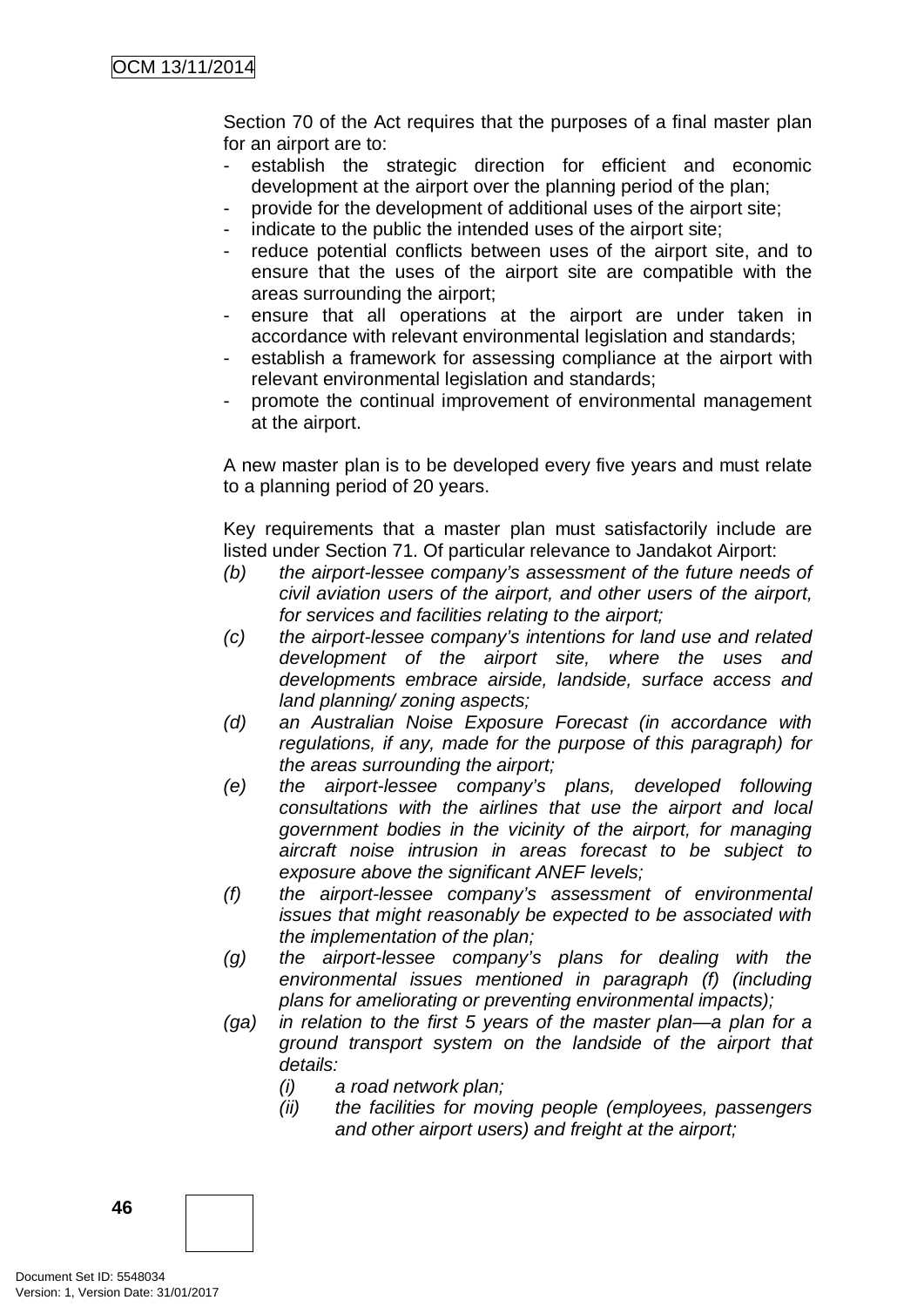- *(iii) the linkages between those facilities, the road network and public transport system at the airport and the road network and public transport system outside the airport;*
- *(iv) the arrangements for working with the State or local authorities or other bodies responsible for the road network and the public transport system;*
- *(v) the capacity of the ground transport system at the airport to support operations and other activities at the airport; and*
- *(vi) the likely effect of the proposed developments in the master plan on the ground transport system and traffic flows at, and surrounding, the airport;*

Part 5 of the *Airports Act 1996* sets out the statutory process for preparing and consulting in relation to a draft Master Plan. In specific respect of consultation, Section 79(2) of the *Airports Act 1996* states:

- *(2) If members of the public (including persons covered by subsection (1A)) have given written comments about the preliminary version in accordance with the notice, the draft plan submitted to the Minister must be accompanied by:*
	- *(a) copies of those comments; and*
	- *(b) a written certificate signed on behalf of the company:*
		- *(i) listing the names of those members of the public; and*
		- *(ii) summarising those comments; and*
		- *(iii) demonstrating that the company has had due regard to those comments in preparing the draft plan; and*
		- *(iv) setting out such other information (if any) about those comments as is specified in the regulations.*

It is unfortunate that the City of Cockburn and local government generally, do not enjoy a regulatory position in respect of approving or refusing Master Plans, and any subsequent development undertaken in accordance with Master Plans at airports. Local government is considered to be the best equipped to be able to regulate land use and development undertaken within its district, compared with the alternative of this being regulated by the Federal Government. Notwithstanding this, it is understood that Council's views are taken very seriously by the Federal Government, in considering the Master Plan. It is therefore expected that any conditions that Council imposes in its support for the Master Plan will be respected by the Federal Government in ultimately determining the Master Plan. Council and the community should therefore have a reasonable level of confidence that its issues will be taken carefully into account via the Master Plan and process of ongoing development at the airport.

In terms of advertising, the Federal Government make it clear that the responsible Federal Minister expects that consultation is undertaken with all stakeholders and that prudent consideration is given to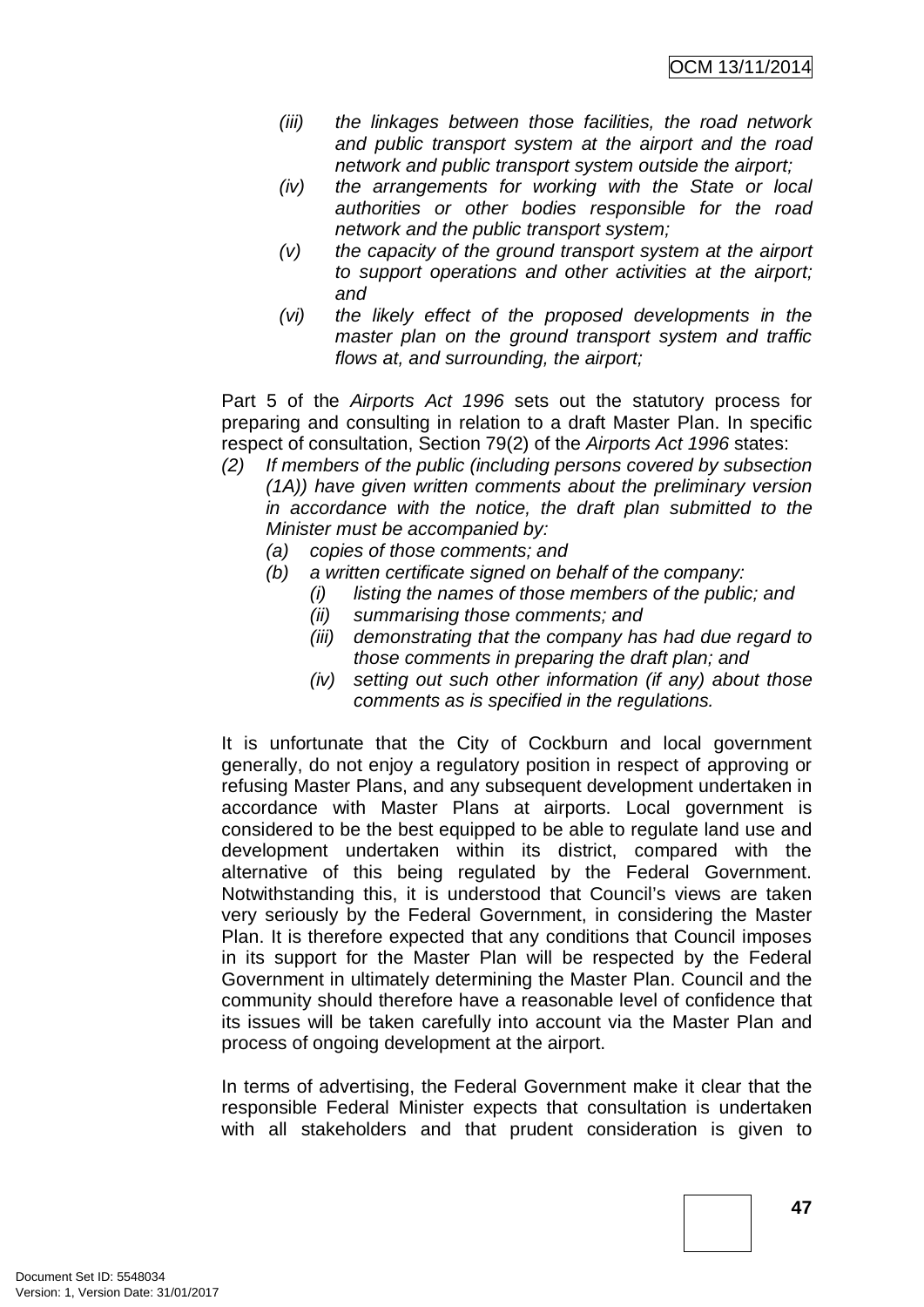comments received during the consultation period. Section 79(2) does require the airport company to demonstrate that it has had due regard to those comments in preparing the draft plan. This does portray then the need for the City's comments to be carefully considered by both Jandakot Airport and the Federal Minister. The consultation period for this Draft Master Plan closes on 18 November 2014.

## **Draft 2014 Master Plan**

The draft 2014 Master Plan indicates further aviation and non-aviation development across the airport site. This has been planned on a precinct basis, with six main precincts (and additional sub-precincts) identified in the following table. Note also the accompanying graphic which shows the spatial extent of these precincts:



The abovementioned precincts have resulted in planned land use within the airport site as being:

- Conservation 119 hectares (19%);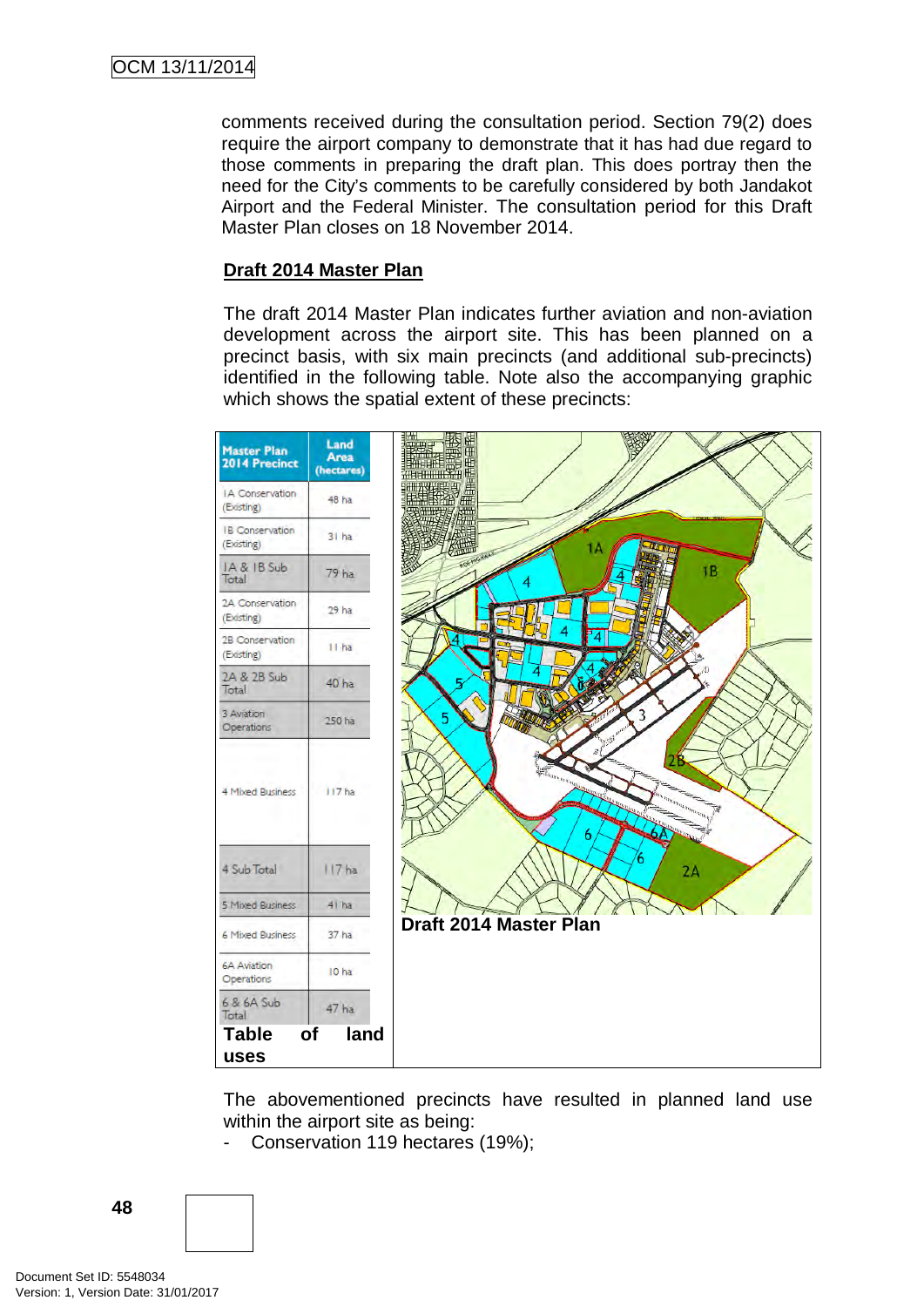- Aviation Operations (includes runways and taxiways) 260 hectares (42%);
- Non-Aviation Development 195 hectares (31%);
- Existing and Proposed Internal Roads and Services Area 48 hectares (8%).

# **Land Use Issues**

In terms of land use, the draft Master Plan indicates some key differences to the 2009 Master Plan. The most significant difference is in the way in which Precincts 6 and 6A were presented in the 2009 Master Plan, versus how they are now presented in the Draft Master Plan. This visual comparison is provided following:



**2009 Master Plan Draft 2014 Master Plan** 

As can be seen, the identification of Precincts 6 and 6A as being subject to future development consideration has now shifted to become a mixed business (37ha) and aviation operation (10ha) precinct, connected to a low scale rural community at the end of Solomon Road north of Jandakot Road. Two issues are associated with this – the first being the contemplation of a major road link through what is (and what was planned to remain) a quiet rural community, and the second being the contemplation of this land for a mixed business development outcome.

In terms of road connectivity, early engagement with City of Cockburn officers resulted in the City giving advice to Jandakot Airport Holdings that this would not be permitted. Firstly, contemplating connection of an almost 50ha mixed business park via a local rural road which has a function of servicing a small rural community is not consistent with orderly and proper planning. Configuration of the broader road network has never contemplated this road connection extending into the airport.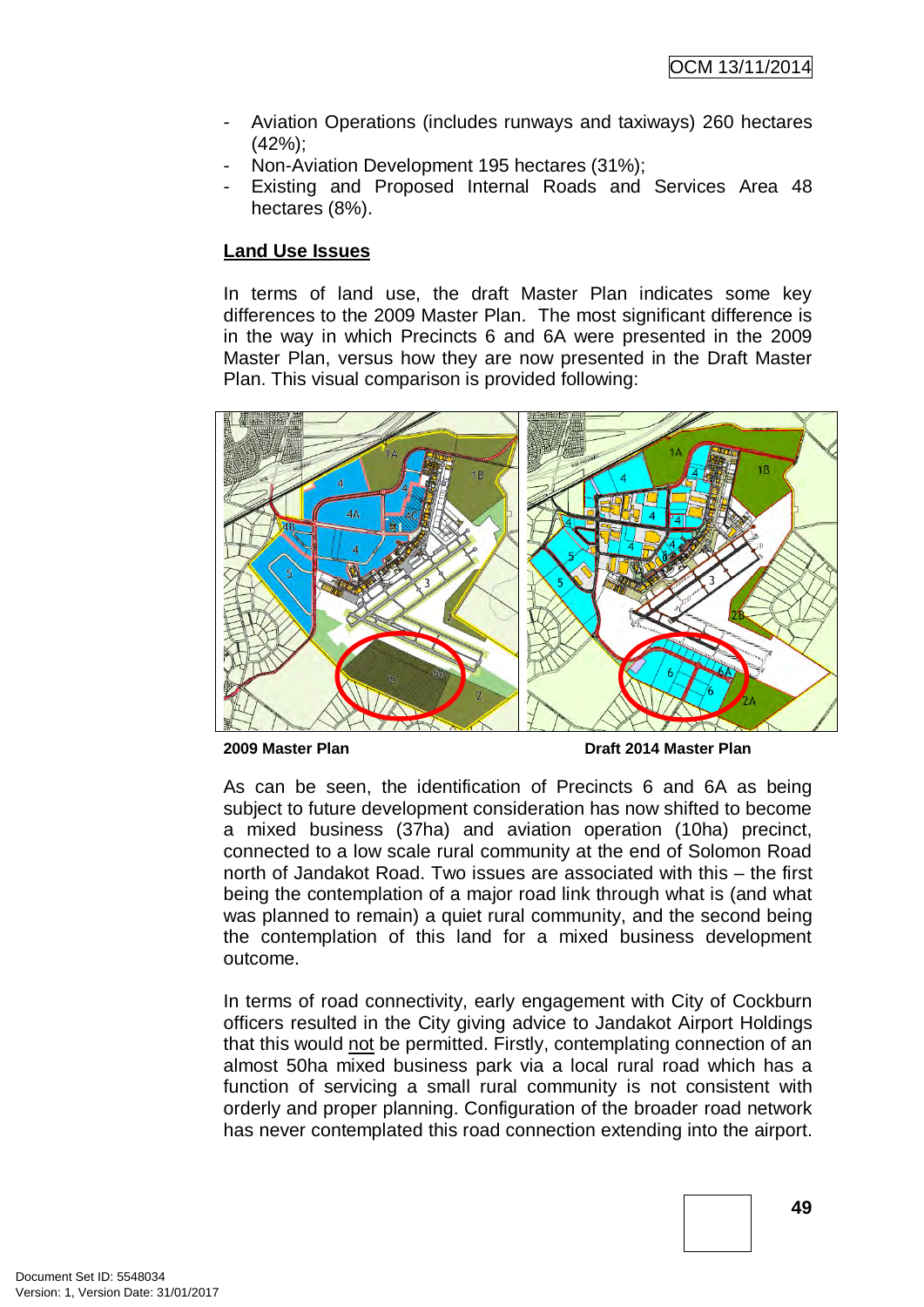Further to this, the way in which the draft Master Plan indicates the road priority seems to contradict the function of what the southern link road is intended to perform. This is shown by priority being indicated towards the internal road servicing the new mixed business precinct, instead of to the southern link road. This is an incorrect representation of how the road network is planned:



This needs to be corrected in all versions on plans contained within the Draft Master Plan, and also appropriately written into the draft Master Plan.

As Council are aware, Solomon Road at its intersection with Armadale Road is already experiencing significant problems, particularly at peak PM times as commuters leaving the Public Transport Authority's park and ride facility at the end of Knock Place coincide with vehicles leaving the freeway along Armadale Road and employees leaving the surrounding industrial area. To contemplate funnelling an almost 50ha new business park via Solomon Road down to its intersection with Armadale Road would create a traffic problem that could not be designed with an acceptable solution. Accordingly, the City of Cockburn will clearly advise that no connection into the airport via an extension of Solomon Road will be permitted.

In terms of mixed business development, at the time of considering the 2009 Master Plan the officer's report raised very specific concerns in the way in which the separation to rural development that surrounds the airport needed to be respected. In this regard, as development has and continues to occur across Precinct 5, and now Precinct 6, there are growing implications for those lots which adjoin the mixed business precincts. These implications were illustrated in the report to Council in October 2014, whereby it was revealed that a major 24 hour per day operation was proposed in the western corner of the airport site, in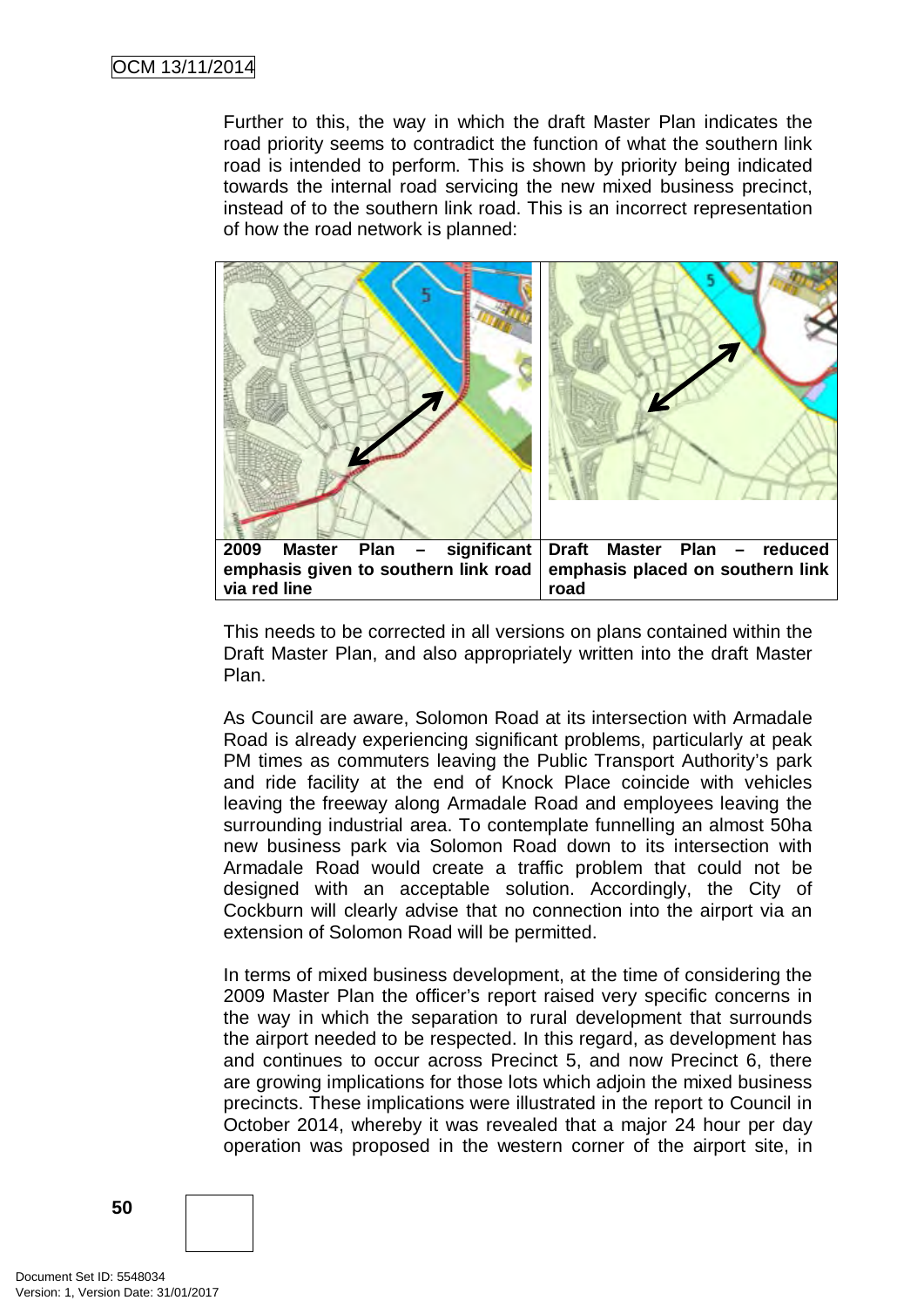close proximity to existing rural dwellings. This was for a major Kmart distribution centre. The officer report noted:

*"Where a similar development type is proposed elsewhere within the City of Cockburn, it would be necessary for the proponent to demonstrate that potential emissions would not cause adverse impacts to the residential/rural amenity of other nearby properties. The necessity for a detailed assessment of a proposal is based by the City on the separation distances identified within the Environmental Protection Authority's Guidance Statement No 3 "Separation Distances between Industrial and Sensitive Land Uses", which recommends buffer distances between the boundary of a proposed industrial land use and the boundary of the sensitive land use. The present boundary to boundary set back of the proposed MDP from the nearest sensitive land use is approximately 40m.*

*A similar land use identified within the EPA Guidance Statement is 'transport vehicles depot', for which the EPA Guidance Statement identifies a 200m buffer distance from sensitive land uses, with the potential for gaseous, noise, dust and odour impacts. There are five sensitive land uses within this 200m set back from the Western boundary of the Proposed MDP…"*

As part of dealing with the Kmart Major Development Plan (MDP), the City has indicated the desire to work with the applicant to address the proximity of development to sensitive development. Understanding that the operation is proposed as a 24/7 operation, the City should be involved in the detailed design and also the detailed consideration of noise management issues. However this does reveal the problem that occurs if arguably highly incompatible land uses do not achieve a physical separation by way of a transitional or buffer zone.

In normal circumstances, commercial type development requires planning approval from the City. Such development (like all development) needs to comply with the requirements of City of Cockburn Town Planning Scheme No. 3, of which amenity impacts form a key consideration. The City would utilise the EPA's Guidance Statement No. 3 "Separation Distances between Industrial and Sensitive Land Uses", to ensure (as the name suggests) that adequate separation is achieved between industrial type development and sensitive development (particularly residential properties). If for example the City had received the Kmart Distribution Centre as an application for planning approval, it is likely that it would not be approved without adequate separation to the nearest sensitive development. This would likely have resulted in the development shifting to a more internal location further away from the airport boundary.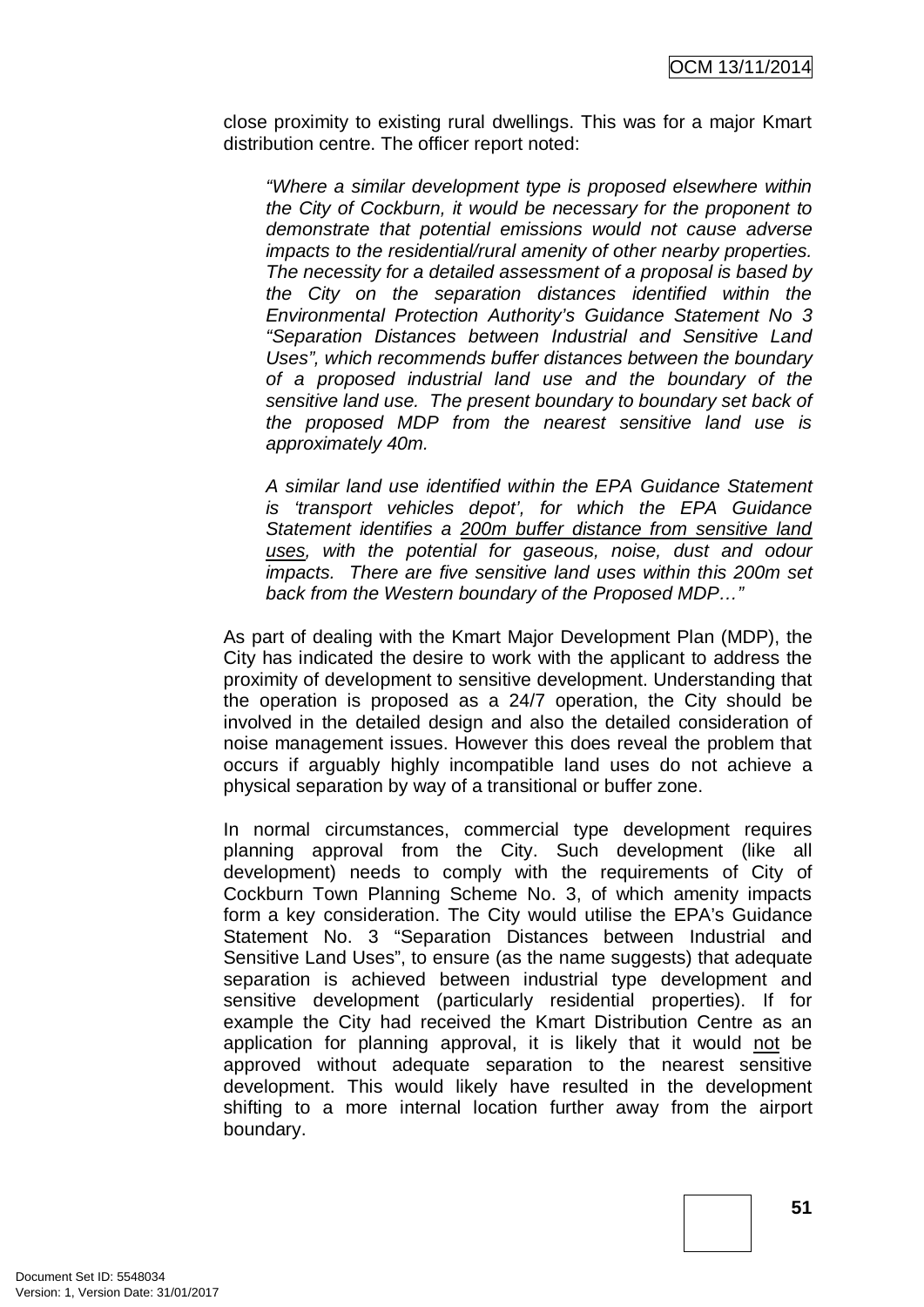At the time of considering the 2009 Master Plan, important concerns were raised by the City of Cockburn in respect of how the interface between higher intensity commercial development would be managed with the lower intensity 'Resource' zoned lots, which adjoin the airport site. In respect of Precinct 5, it was noted that in some parts a grade separation meant that interface issues were not considered by Jandakot Airport Holdings on the whole as being unable to be managed. As further development is now proposed for the interface however, it appears that issues are increasingly becoming more difficult to manage, and that grade separation does not exist to the finished extent as initially predicted.

The following example shows how the previous 4-5m sand ridge that separated properties on Glendale Crescent from development has been removed, and how the resulting level is generally the same as adjoining rural properties.



**Map showing previous contours (ridge highlighted) and the finished level beneath**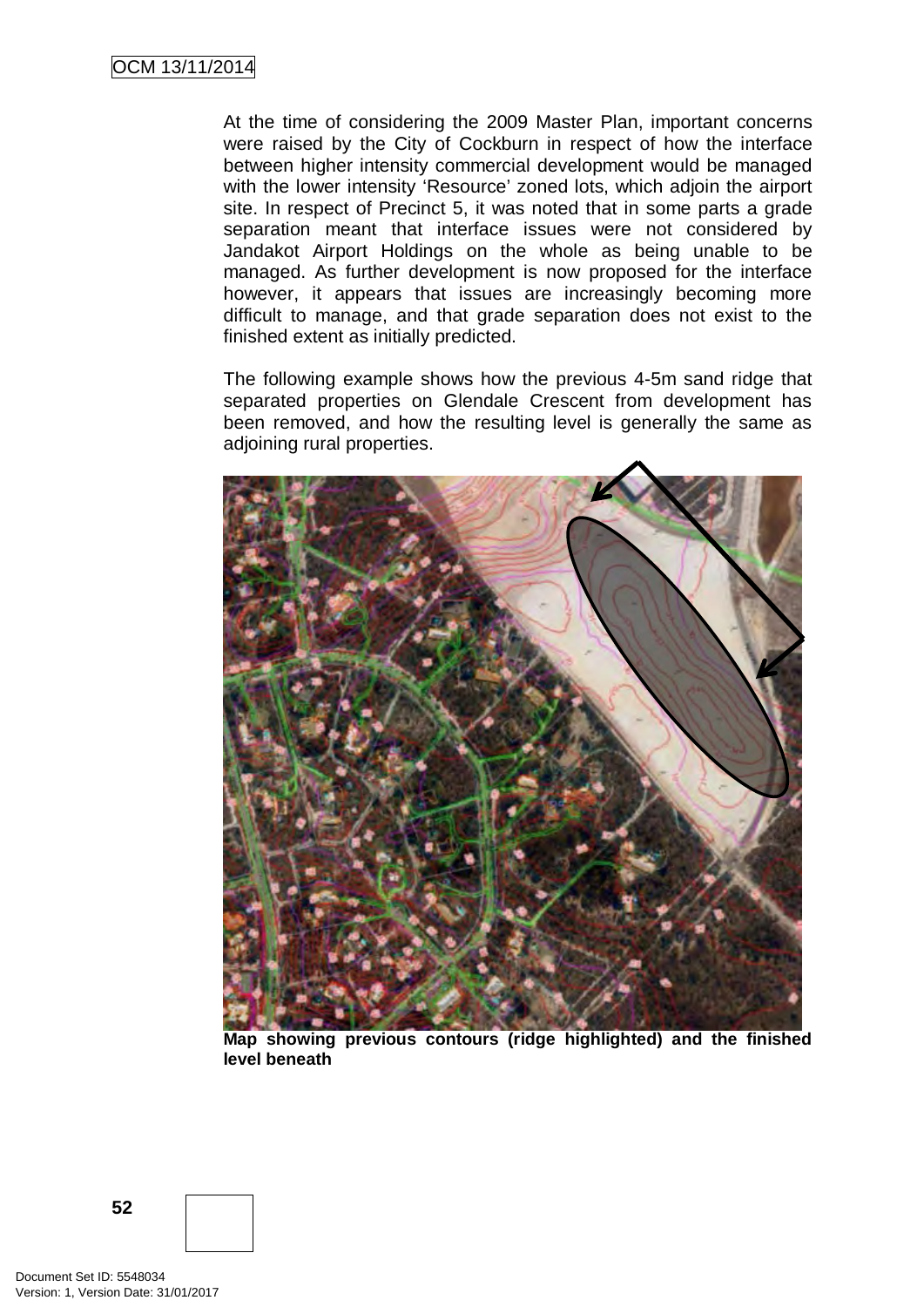

**Map showing isometric view and ridge removed**

In looking at what is proposed for Precinct 6, the similar sand ridge will be removed leaving future mixed business land at basically the same level as rural properties. This means that interface issues cannot be managed through separation of grade. This is shown following:



**Map showing how Precinct 6 will be earth worked to likely remove ridge, creating same level (28-30 contour) as properties adjoining**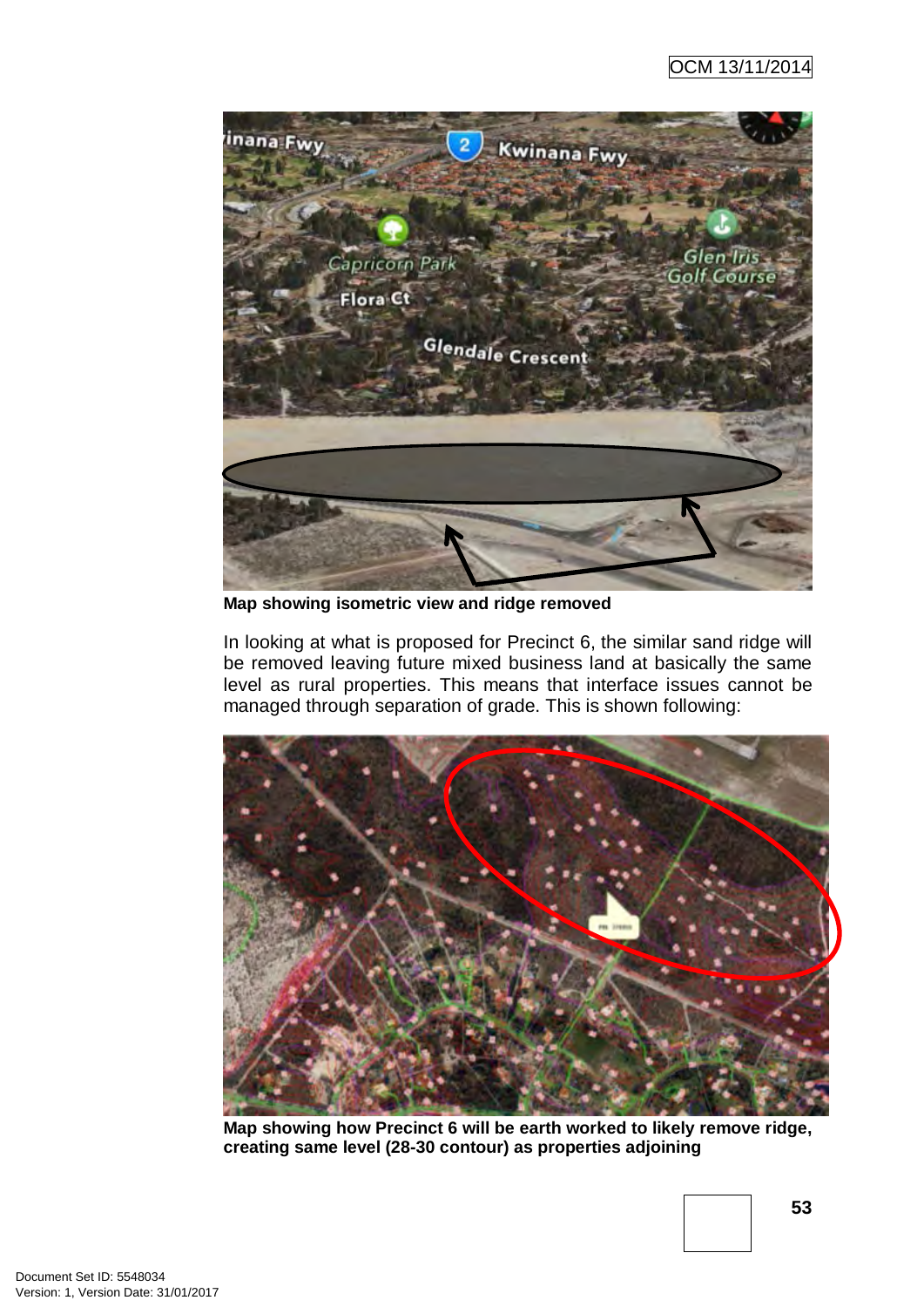

This accordingly produces a problem interface as shown:

As part of the draft Master  $\wedge\wedge$ , it is recommended that Council formally require the reconfiguration of Precinct 6, 6A and 2A so as to achieve an approximate 200m conservation zone separation from rural development and future mixed business development. This will provide the community with the most effective safeguard against inappropriate development being permitted in too closer proximity to sensitive development. It also appears to be an effective solution in that net developable area is not eroded, but rather reconfigured. This is notionally shown following: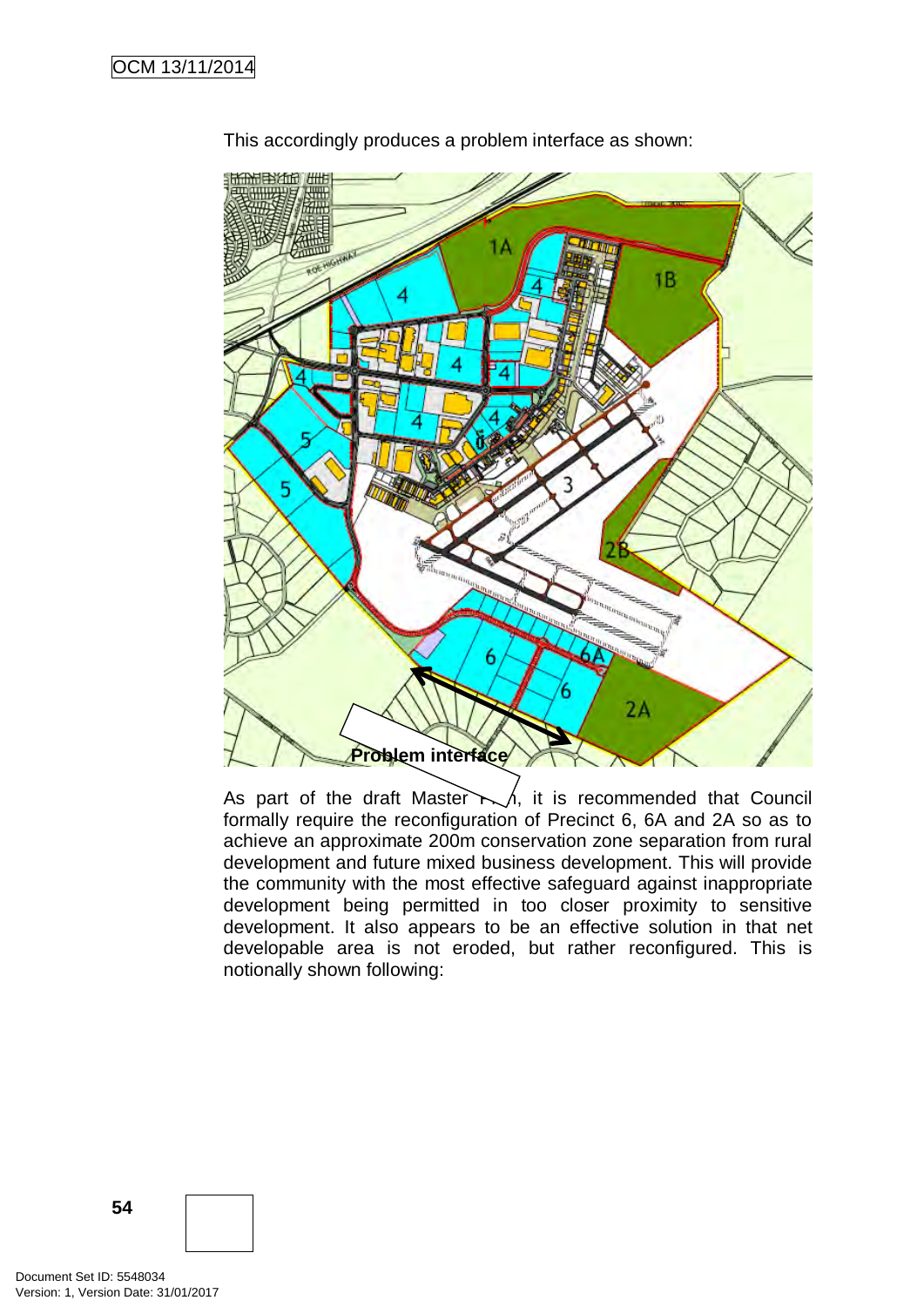# OCM 13/11/2014



reconfiguration of the mixed business precinct.

Considering that the 2005 Master Plan depicted these Precincts 5 and 6 as part of the wider conservation area which spans the southern interface of the airport site, there appears to be some potential to revisit this in the manner shown by the City of Cockburn. Having the transitional interface like that recommended is considered the most effective way to safeguard the amenity of the community adjoining and nearby the airport site.

Given the nature of the airport as a specialised centre dealing with logistical warehousing and storage functions, it is reasonable to suggest that pressure will continue for further development of land use types for commercial, warehousing and logistical purposes. These will likely have associated with them noise, traffic and light spill impacts. Given also that the hours of operation for such uses are likely to extend into the night, such impacts will likely have a higher degree of magnitude than if just restricted to daytime hours. This means that separation is considered the best way to prevent inappropriate development occurring close to the City's residents.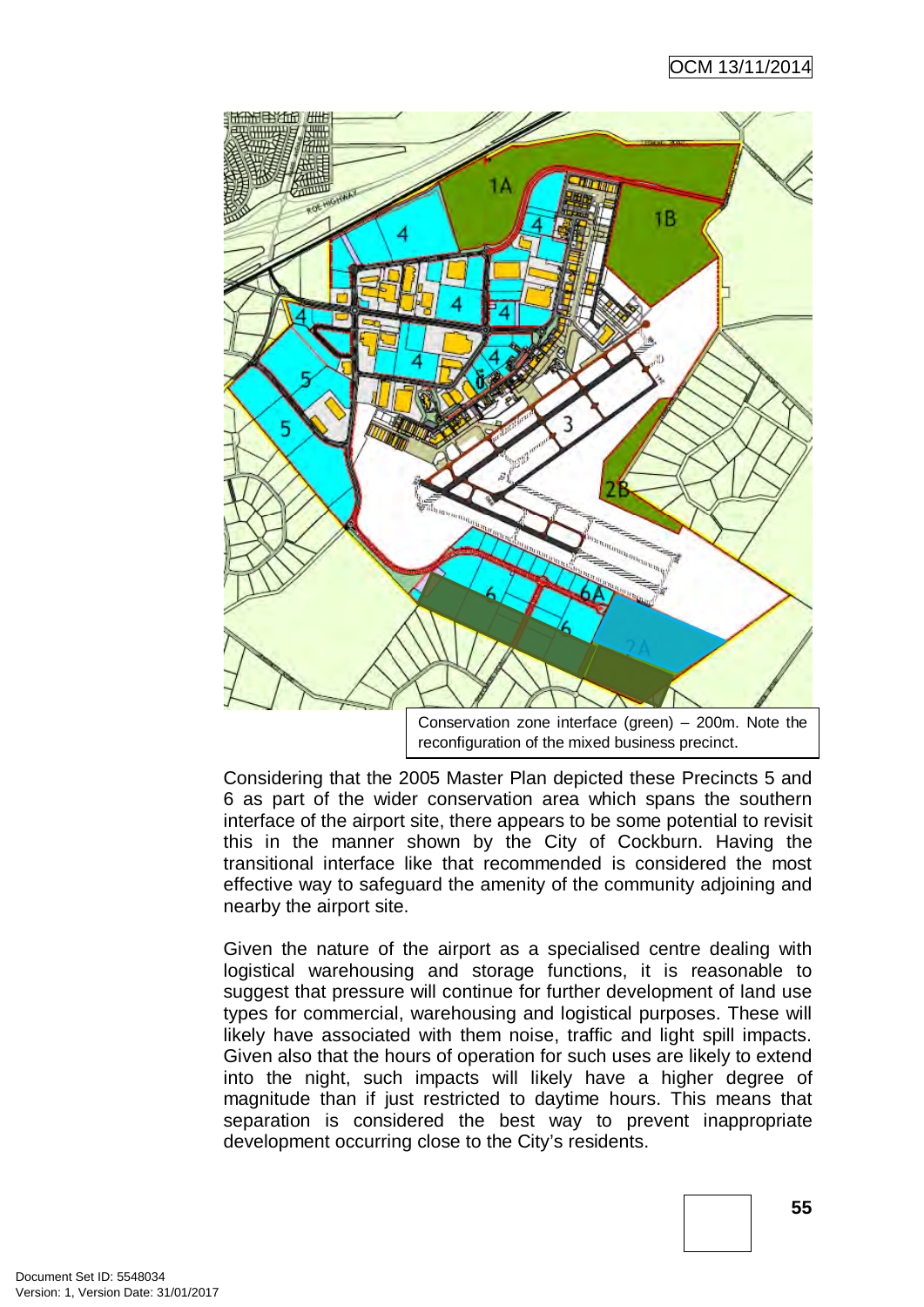# **Traffic and Transport Issues**

# Outstanding Road Upgrades

The other significant point is that associated with traffic and transport. The October 2014 Council meeting dealt specifically with a report written by the Director Engineering, setting out the traffic situation surrounding Jandakot Airport.

As per the Director Engineering report to Council, it is made clear that the City expects road network upgrades to be completed that generally reflect the rate of development taking place. This essentially ensures that there is sufficient carrying capacity within the network to cater for traffic generated by the development.

As the City has no planning control to bring this matter to a conclusion, the City has been in lengthy negotiations to reach agreement. A Draft Deed of Agreement was prepared and presented to Council for consideration; refer Council Item 16.3 of the 9 October 2014 OCM (Minute No. 5391). Council's resolution enabled the CEO, under delegation, to complete negotiations and formalise an agreement with Jandakot Airport Holdings. On 31 October an agreement was reached between the City and Jandakot Airport Holdings which will see an increased scope of works completed. The general context of the agreement reached is as follows:

Berrigan / Karel

- Jandakot Airport Holdings to secure any necessary land and to construct the road generally in accordance with Option 3 SK-C-0050 to SK-C-0053.
- The design will look at continuing the south bound dual carriageway to provide a better transition into the left turn pocket at Spartan Street.
- Jandakot Airport Holdings will need to secure all approvals from MRWA for the signal.
- Both the City and MRWA will need to certify the final design prior to construction commencing.
- This intersection will be substantially commenced within 12 months of execution of the Deed.

South Link Road (Pilatus)

- Jandakot Airport Holdings will construct South Link Road as a single carriageway road to its connection as shown on SK-C-0041.
- Jandakot Airport Holdings will secure all land necessary to construct the road and cede that land to the City. The final land requirement will be finalised through detail design.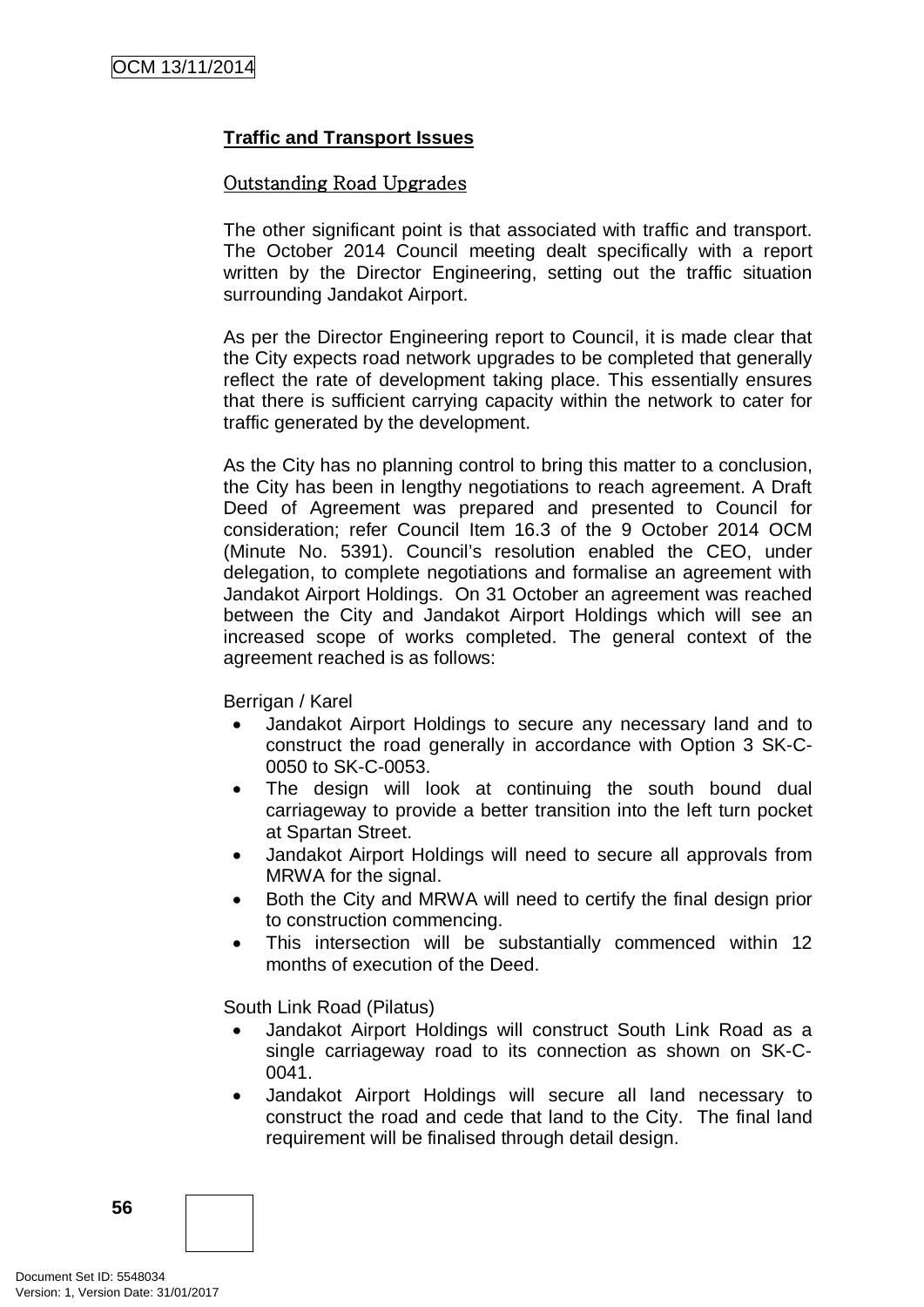- The necessary land above will be purchased within 12 months of executing this Deed.
- The construction of South Link Road will be completed within 12 months of completion of the Berrigan Drive Upgrade Project (stipulated below).

Berrigan Drive Upgrade Project - Berrigan Drive duplication from Freeway to commencement of South Link Road above (including Dean/Jandakot / South Link Road (Pilatus) signalised Intersection and Berrigan / South Link intersection (no signal)

- 1. Within 12 months of execution of this Deed, the City of Cockburn shall complete the design of the following - Berrigan Drive duplication from Freeway to commencement of South Link Road above (including Dean / Jandakot / South Link Road (Pilatus) signalised Intersection and Berrigan / South Link intersection (no signal) which will be referred to as the Berrigan Drive Upgrade Project. The design will finalise the extent of land necessary to complete the scope of works.
- 2. Jandakot Airport Holdings and the City will secure all land necessary land to complete construction and drainage in accordance with the terms of the agreement reached.
- 3. The necessary land above will be purchased within 12 months of executing this Deed.
- 4. Within 24 months of the all land being transferred to the City, the City shall commence works to complete the Berrigan Drive Upgrade Project stipulated above.
- 5. The City shall seek all approvals from MRWA for the signalisation of the intersection at South Link / Jandakot / Dean. No signal will be established as part of this agreement at Berrigan / South Link in accordance with MRWA advice.
- 6. The construction of the Berrigan Drive Upgrade Project will be completed no later than December 2018. This does not preclude the road from being constructed prior to this date.

On the basis of the agreement reached the City of Cockburn shall:

- 1. Support the continuation of the temporary signalmen at Berrigan/Karel until the intersection work is completed.
- 2. Support the retention of the access at Spartan Street as left in left out. The section of Berrigan Drive between Karel Avenue and Spartan Street should be reviewed to improve accessibility and transition from Karel Avenue to Spartan Street (continue dual carriageway to left turn pocket). Street lighting and other associated infrastructure will need to be reviewed as part of this upgrade works.
- 3. Only seek to remove the RAV classification on the section of Berrigan Drive south of the intersection of Spartan Street.
- 4. Agree that these network upgrades resolve the immediate traffic issues identified in our consideration of the MDP for the Kmart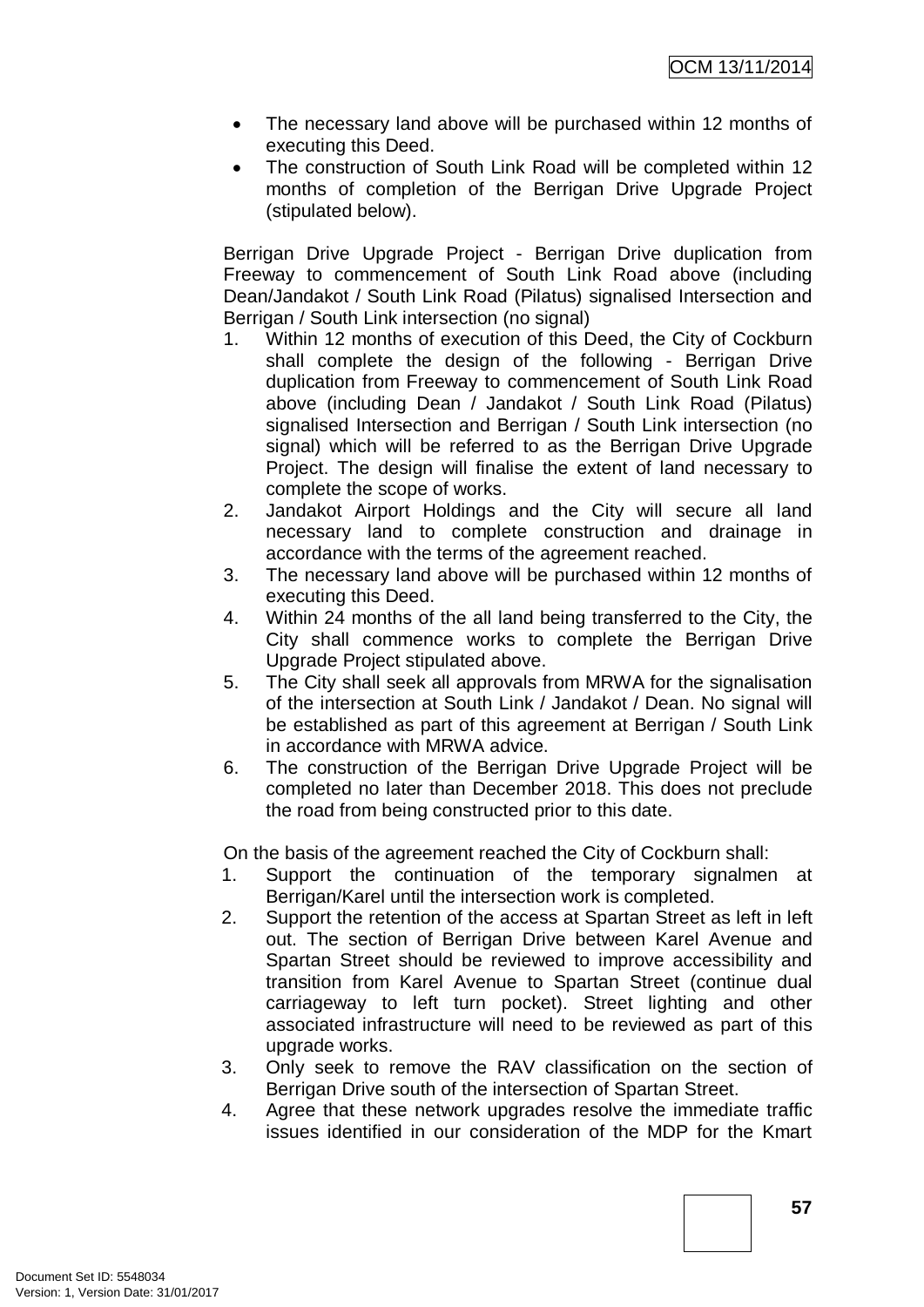distribution centre. The issues of noise etc will still need to be addressed.

The City's position on the Draft Master Plan is contingent on execution of the final agreement for road network upgrades and actual delivery of this works in accordance with the timeframes stipulated.

## **Solomon Road Connection**

The 2014 Masterplan proposes a further access for the new precinct 6 at Solomon Road. If this connection is permitted through Precinct 6, it will see industrial type traffic mixing with rural residential traffic from the existing community. Officers do not believe that it is reasonable to permit this connection as it compromises the use enjoyed and expected by our existing community who purchased their lifestyle lots with little prospect of seeing substantial traffic volumes on their access road. Road upgrades to Solomon Road, the intersection with Jandakot Road and potentially improvements to Jandakot Road itself would also be necessary and the Master Plan does little to identify the upgrade requirement or commitment.

### **Spartan Street Access**

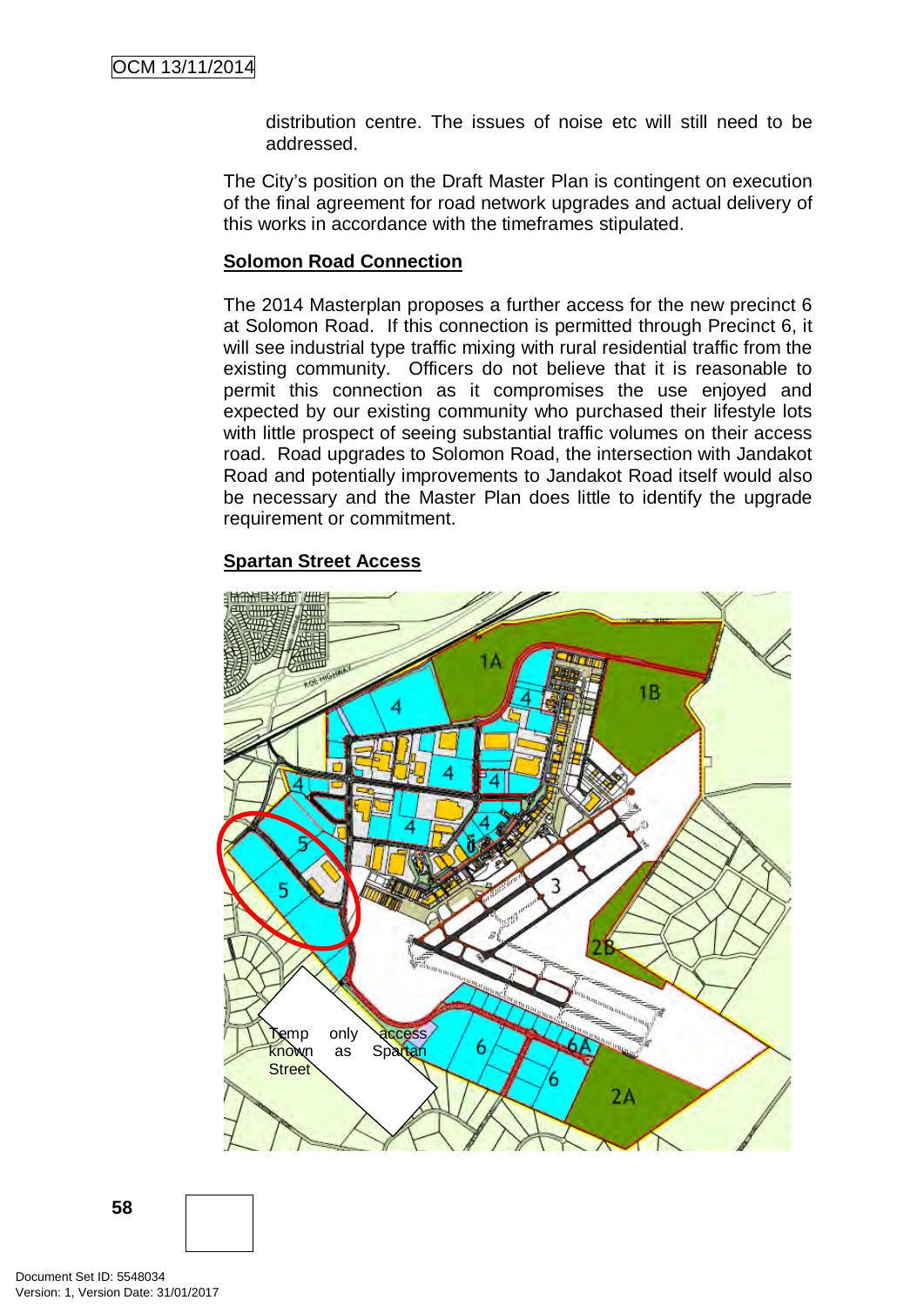On the basis of reaching agreement with Jandakot Airport Holdings on the broader network upgrades, it is important to now contemplate the future use of Spartan Street. It has to this point been permitted as a temporary access however Jandakot Airport Holdings are now seeking approval to retain it going forward.

The intersection is currently structured as a left in left out and provides further permeability for the Jandakot development which will be important for the development as it proceeds. It will primarily provide access into the Kmart distribution centre proposed and planned for in this area, however the limited egress arrangements will tend to push exiting traffic out using the South Link Road or Karel Avenue. On that basis officers are willing to support retention of this link going forward.

## **Other Amendments to the Master Plan Text**

The Draft Master Plan will need to be amended to reflect this agreement. A schedule of further minor amendments is included below:

| Page  | Section                             | Comment                                                                                                                                                                                                                                                                                                                                                                                                                                                                                                                                                                                                                                                                                                                                                                                                                                                                                                                              |
|-------|-------------------------------------|--------------------------------------------------------------------------------------------------------------------------------------------------------------------------------------------------------------------------------------------------------------------------------------------------------------------------------------------------------------------------------------------------------------------------------------------------------------------------------------------------------------------------------------------------------------------------------------------------------------------------------------------------------------------------------------------------------------------------------------------------------------------------------------------------------------------------------------------------------------------------------------------------------------------------------------|
| 43    | <b>Traffic</b><br>6.3<br>generation | This section needs to explain why the<br>latest forecast of 23,100 vpd is different<br>to the 37,000 vpd forecast used in the<br>2009 Master Plan.<br>A table detailing the trip generation<br>calculations would be useful and help<br>with transparency of the forecasts.<br>All assumptions about the road network<br>used in the ROM 2034 forecasts must<br>for<br>provided to<br>the<br>City<br>be<br>review/agreement<br>(e.g.<br>number<br>οf<br>traffic lanes, connections, etc) because<br>those assumptions will affect how the<br>model distributes traffic. If the City's<br>identifies any changes<br>review<br>are<br>required to the model then the model<br>should be rerun to produce updated<br>outputs.<br>Karel Avenue, east of Berrigan Drive,<br>within the airport already has 11,355<br>vehicle trips per day. How can the 5-<br>year forecast for the airport estate be<br>for only 5,900 vehicles per day? |
| 43/44 | 6.5 Road Upgrades                   | Require redrafting to deal with updated<br>$\bullet$<br>Deed of Agreement.                                                                                                                                                                                                                                                                                                                                                                                                                                                                                                                                                                                                                                                                                                                                                                                                                                                           |
| 44    | 6.7<br>Public<br>Transportation     | A statement could be added to the<br>$\bullet$<br>effect that development growth at the<br>airport and improved road linkages may<br>opportunities<br>to<br>link<br>create<br>buses<br>other<br>servicing<br>the<br>airport<br>to                                                                                                                                                                                                                                                                                                                                                                                                                                                                                                                                                                                                                                                                                                    |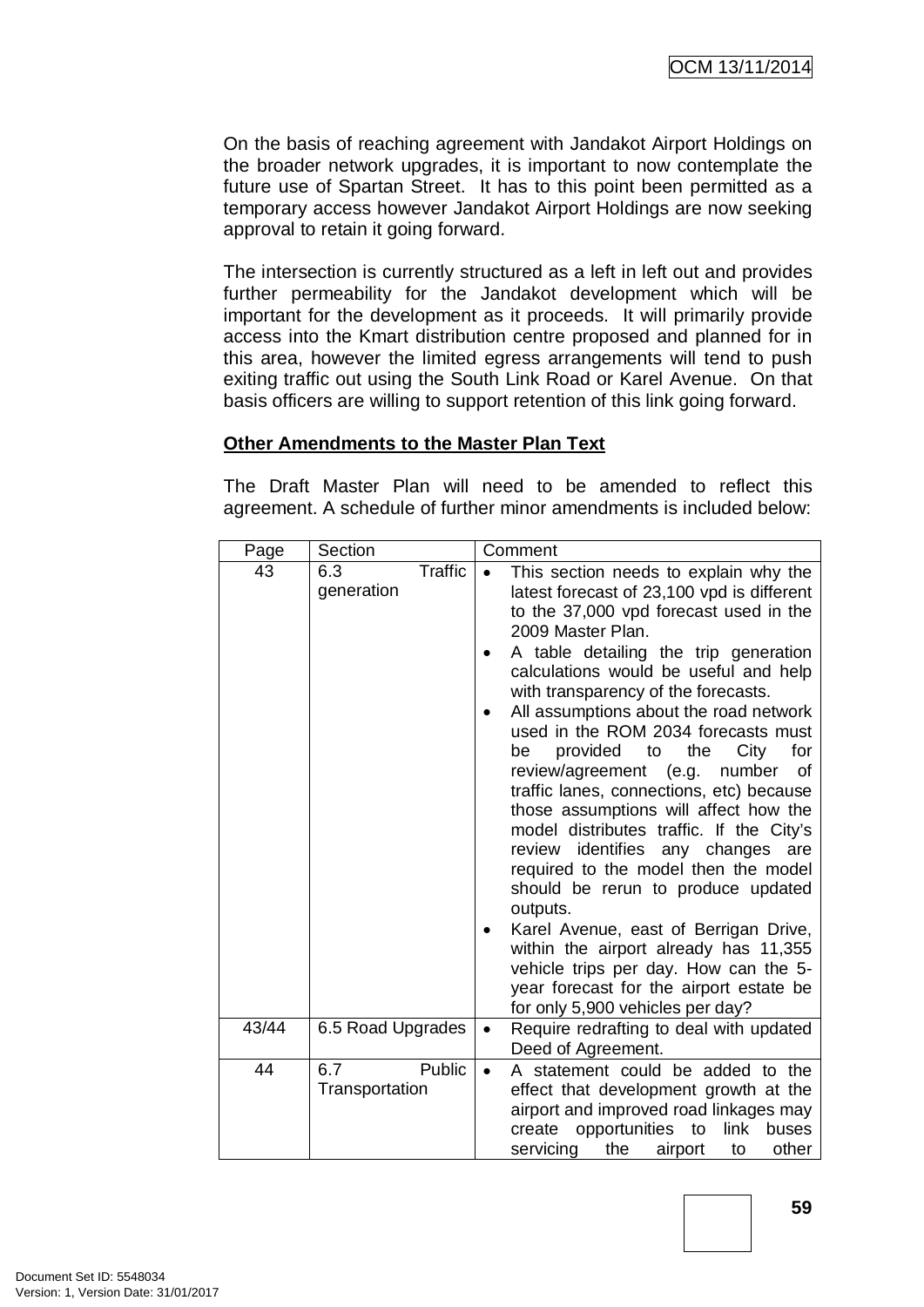|               |                          |           | destinations like Cockburn Central, any<br>future rail station at Canning Vale etc. |
|---------------|--------------------------|-----------|-------------------------------------------------------------------------------------|
| Figures       |                          |           | "Accourt Road" should be Acourt Road.                                               |
| 6.1 to 6.4    |                          |           | Berrigan Drive (north) should be shown                                              |
|               |                          |           | intersecting Pilatus Street as<br>a T-                                              |
|               |                          |           | junction.                                                                           |
|               |                          |           | No connection should be shown to                                                    |
|               |                          |           | <b>Solomon Street</b>                                                               |
| Figure        | <b>Traffic</b><br>Future | $\bullet$ | To be able to consider the traffic                                                  |
| 6.2           | <b>Flows 2034</b>        |           | forecasts in some context, it would be<br>useful to include 2014 traffic flows on   |
|               |                          |           | Figure 6.2 or as a separate figure.                                                 |
|               |                          |           | The forecasts are said to be for 2034                                               |
|               |                          |           | but the MRWA ROM, said to have been                                                 |
|               |                          |           | the source of the forecasts, is typically                                           |
|               |                          |           | quoted for 2031?                                                                    |
|               |                          |           | Show traffic forecasts on Roe Highway,                                              |
|               |                          |           | Kwinana Freeway, Karel Avenue (north                                                |
|               |                          |           | of Roe Highway) Farrington Road and                                                 |
|               | Road<br>Future           |           | Ranford Road as well.                                                               |
| Figure<br>6.3 | Improvements             |           | Pilatus Street should be shown as a<br>possible future 4-lane divided road from     |
|               |                          |           | Marriott Road to Jandakot Road.                                                     |
|               |                          |           | It would improve the permeability of the                                            |
|               |                          |           | road network if Eagle Drive was linked                                              |
|               |                          |           | to either Pilatus Street or even Marriott                                           |
|               |                          |           | Road. This would help distribute traffic                                            |
|               |                          |           | movements better and avoid the need                                                 |
|               |                          |           | for all Eagle Drive traffic to have to use                                          |
|               |                          |           | Karel Avenue, which would allow that<br>road and the intersections along it to      |
|               |                          |           | efficiently<br>operate<br>as<br>possible,<br>as                                     |
|               |                          |           | during<br>particularly<br>peak<br>hours.                                            |
|               |                          |           | Providing more efficient access/egress                                              |
|               |                          |           | to Eagle Drive would be beneficial to                                               |
|               |                          |           | emergency services vehicles.                                                        |
| Figure        | Public<br>Transport      | $\bullet$ | Line colours/style for paths should be                                              |
| 6.4           | Plan                     |           | consistent with<br>those<br>used<br>in the                                          |
|               |                          |           | Department<br>Transport's<br>Local<br>0f                                            |
|               |                          |           | <b>TravelSmart Guides.</b>                                                          |

# **Environmental Issues**

The City notes the continuation of vegetation clearing proposed by the draft Master Plan. For example, clearing associated with creating Precincts 6 and 6A will be approximately 50ha. The City holds concerns that the offsets provided by Jandakot Airport Holdings for such clearing and loss of amenity are not benefiting residents of the City of Cockburn. That is, offsets are not created in the district of the City.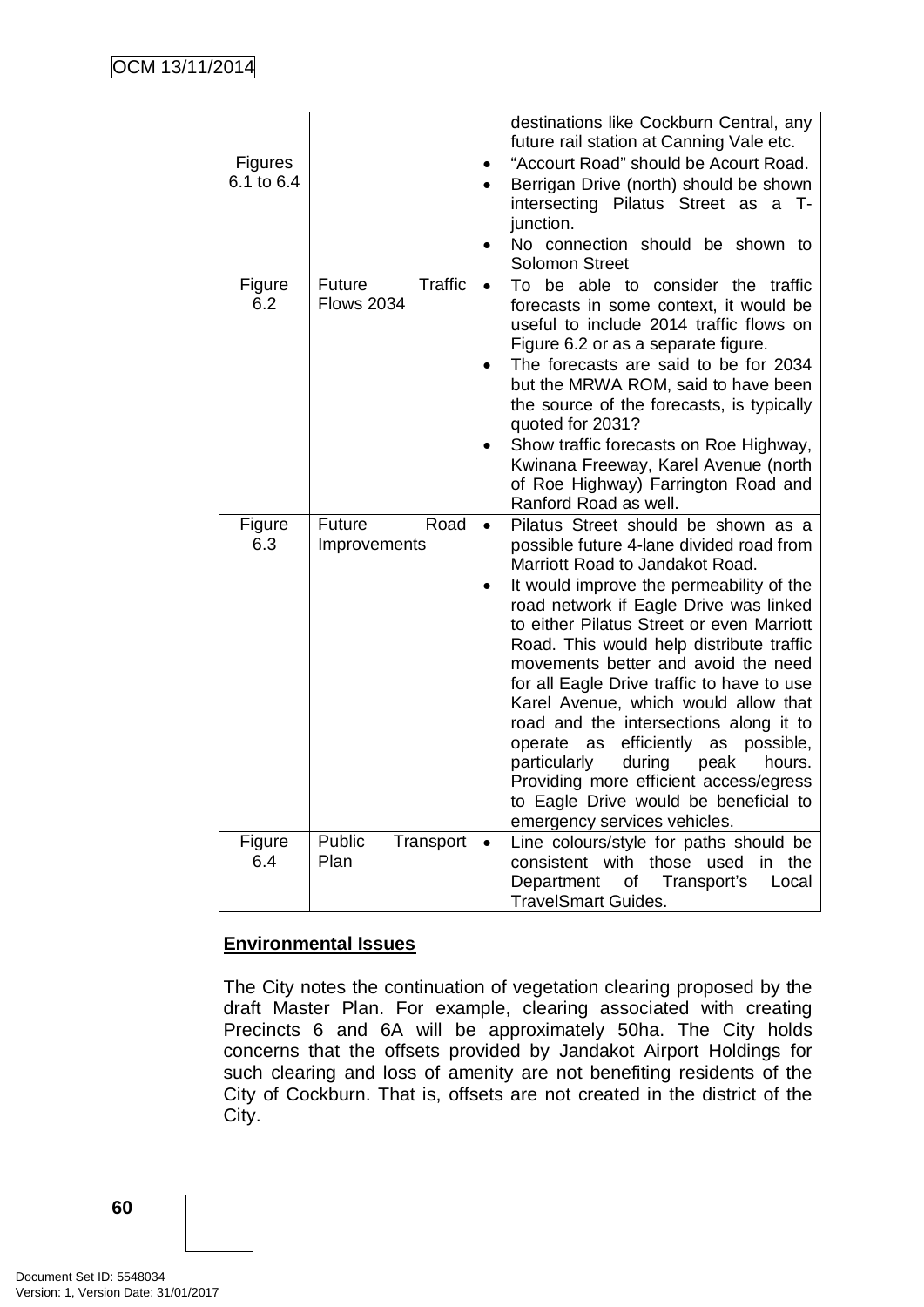Given that Precinct 6 and 6A are currently vegetated, it is recommended that (as per the earlier discussion in this report) a reconfiguration take place such that a 200m separation zone is retained between the small (generally 2ha) rural living allotments located adjoining. This will help address both interface issues and also help maintain biodiversity linkage.

There also needs to be some assessment and consideration of the bushfire risk at the interfaces between the remaining conservation areas and the adjacent industrial lots. Bushfire Protection Zones and Hazard Reduction Zones should be accommodated in the developable area and not in the remaining bushland.

### **Noise Issues**

The proposed fourth runway is predicted to increase capacity at the airport. Air traffic movements at Jandakot Airport reached a peak of 415,284 annual movements in 2005/2006, and declined significantly after the Global Financial Crisis. While the past five years have seen flat movement growth, local training schools have indicated that the demand for pilot training is expected to increase in 2015/2016 due partly to forecast world-wide pilot shortages being attributed to the continued demand for air travel and the aging pilot base. There are currently 800 students undertaking fixed-wing pilot training, resulting in 80,000 flying hours per annum. The training schools are estimating that over the next 5-10 years student numbers will increase by 40% and their flying hours will reach 126,000 hours per annum.

At an average growth rate of 4.0% per annum for fixed-wing movements and 3.4% average growth rate for helicopter movements, the airport could expect to reach the theoretical operating capacity of 460,000 fixed wing and 66,000 helicopter movements identified in this Master Plan within the 20 year planning horizon. While the assumed average growth rate of 4% is higher than growth rates forecast at similar general aviation airports, the expected student pilot intake, aircraft fleet changes and construction of the fourth runway have been taken into consideration and it is likely that this growth can be achieved. Based on this forecast, by 2026/27 Jandakot Airport could expect similar movement volumes to what was experienced in 2005/2006.

The Australian Noise Exposure Forecast ("ANEF") system is the recognised method of predicting likely impacts of aircraft noise on the general public. This has already been prepared by Jandakot Airport Holdings, and integrated in to the draft Master Plan.

The City understands that the update to the ANEF represents a significant modernisation of the technology used to develop ANEF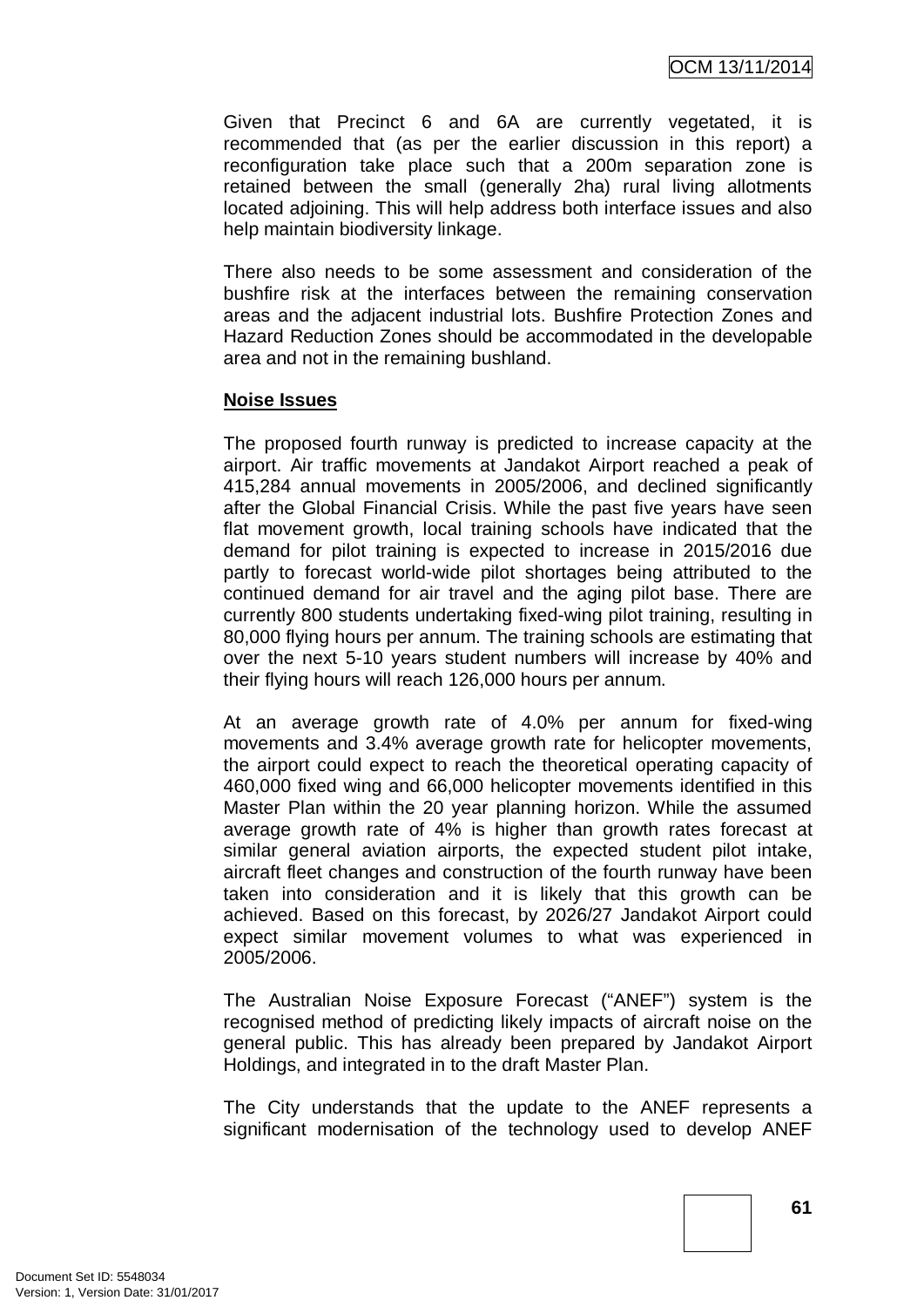models. To that end it is an important addition to both the draft Master Plan as well as to help guide land use planning under its relationship back to the operative State Planning Policy No. 5.4.

The changes in the ANEF are characterised as a 'reduction' in the linear extent of the contours, and an increase in the 'burst' of contours very close to the area around the airport. This is understood to be associated with improving noise management on aircraft; aircraft numbers being significantly below their peak pre GFC; and the presence of more sophisticated techniques in understanding the impacts of helicopter training at the airport. This last element particularly, accounts for the burst of ANEF around the immediate airport.

It is noted that the ANEF (which has already been approved) is less punitive in its extent upon City of Cockburn residents surrounding the airport.

## **Health Premises**

It should be noted that State Health legislation relating to Food Premises, Lodging Houses, Public Buildings and the installation of onsite effluent treatment and disposal systems is applicable and will continue to be administered via the City.

# **Conclusion**

It is recommended that the City provide its support to the draft Master Plan subject to a number of conditions. These conditions include:

- 1. A modified Deed of Agreement outlining the agreed road networks upgrades being executed between the City of Cockburn and Jandakot Airport Holdings prior to submission of the draft Master Plan to the Federal Government.
- 2. The draft Master Plan being modified to remove all references to connectivity to Solomon Road for future Precincts 6 and 6A.
- 3. The draft Master Plan being modified to re-emphasise the importance of the southern link road, as it was previously done in the 2009 Master Plan.
- 4. The draft Master Plan being modified to reconfigure Precincts 6, 6A and 2A to ensure a minimum 200m separation is retained with the interfacing rural living allotments. The modification needs to be reflected throughout the document.

On the basis that these conditions are agreed by Jandakot Airport Holdings, it is recommended the draft Master Plan be supported.